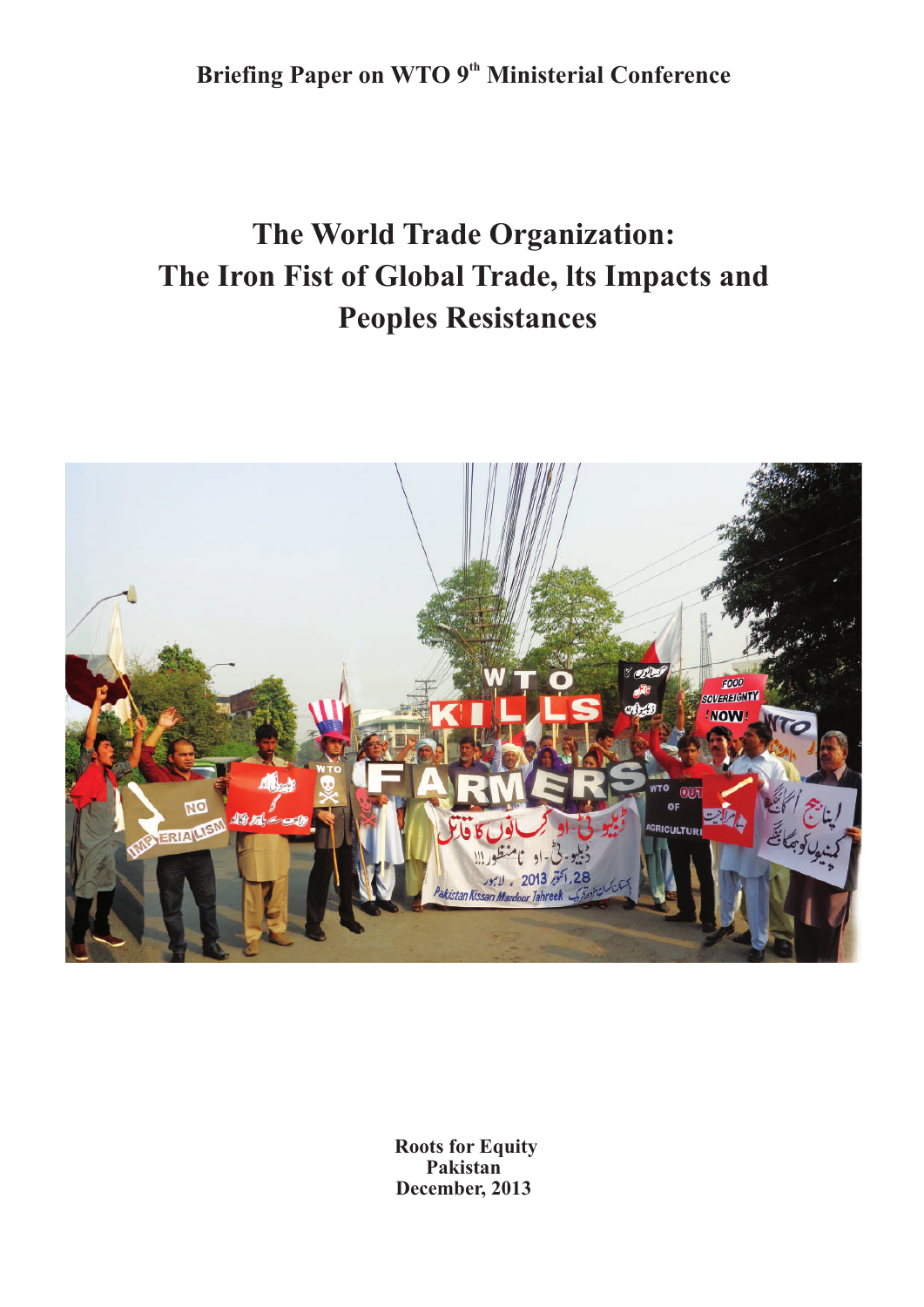**Azra Talat Sayeed Roots for Equity, Pakistan December, 2013**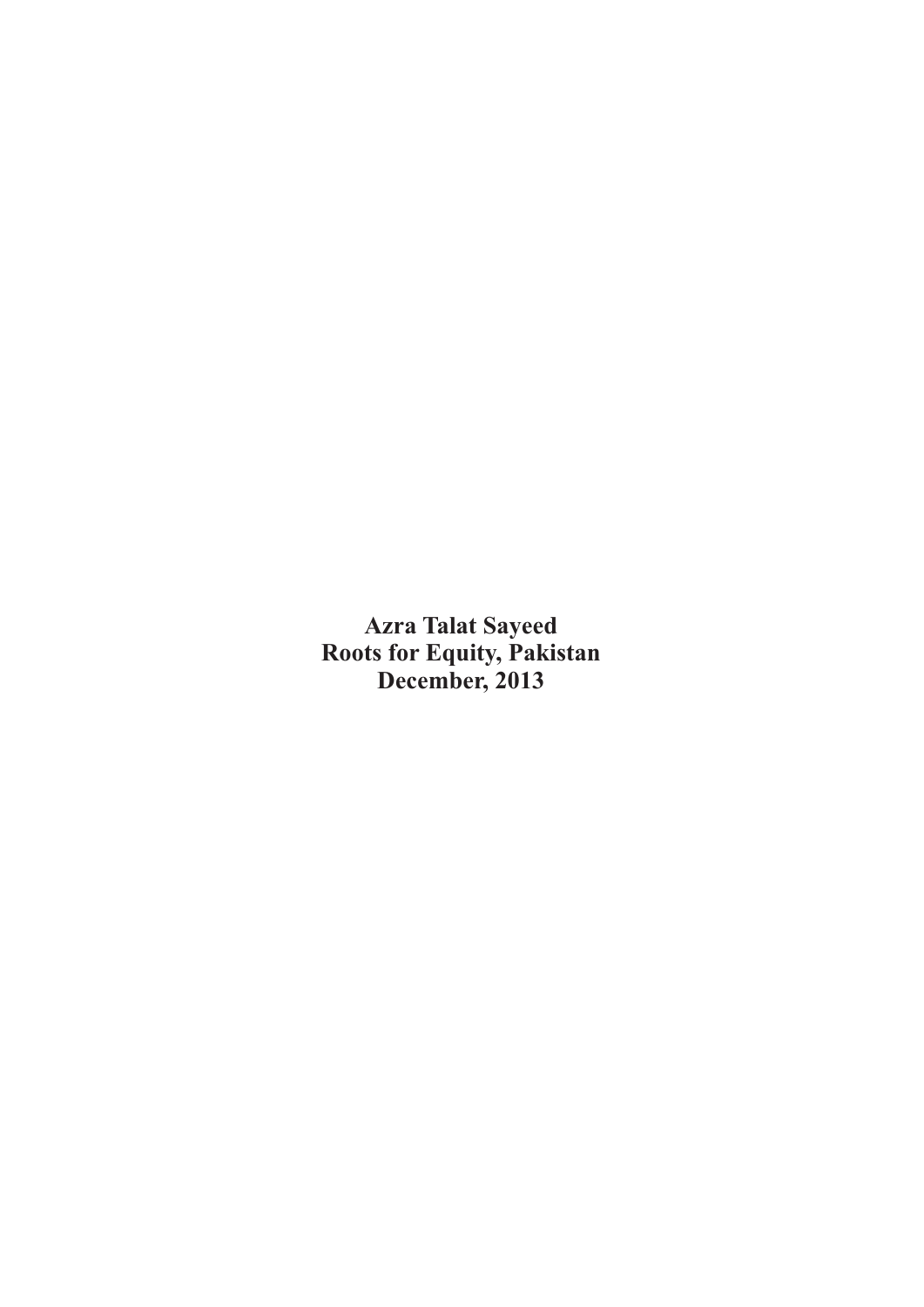## **The World Trade Organization: The Iron Fist of Global Trade, lts Impacts and Peoples Resistances**

The World Trade Organization (WTO) was formed on January 1, 1995. It was a creation from a previous multilateral trade instrument, the General Agreement on Tariffs and Trade (GATT). The GATT was a set of agreements from its inception in 1947 to 1994 and did not have an institutional structure. After the Second World War, a need for a multilateral trading system was identified, and the GATT came into being based on trade negotiations among 23 countries and was to be transformed into an institution namely, the International Trade Organization (ITO). But the United States Congress refused to ratify the agreement, even though the US had been part of the negotiating countries, and the GATT remained only an agreement which over time evolved into a complex legal text, a result of eight multilateral trade negotiations or rounds. The first, Geneva Round was held in 1947 and the last, Uruguay Round was from 1986-94 (Hoekman and Kostecki, 1995).

The result of the Uruguay Round was the creation of the WTO, an organization which even before its inception had been highly contested, resisted and condemned on many accounts. It is considered to be one of the strongest pillars of globalization, advancing the capitalist mode of production and cementing the base for an open market economy through policies of privatization, deregulation and trade liberalization. Such policies were first introduced through the Washington Consensus based on bilateral structural adjustment agreements (Chossudovsky, M. 1997), and then given a much more strong footing through the multilateral trading system of the WTO. The context of globalization, a term used by the United Nations to define the dimensions of international trade and free markets (UNDP, 1999), has been challenged (Petras, J. and Veltmeyer, H, 2001, p. 62):

"Globalization or U.S. imperialism? That is the question. At the end of one millennium and the beginnings of another a definitive answer can be given: . . . . To the extent globalization rhetoric persists, it has become an ideological mask disguising the emerging power of U.S. corporations. . . . Globalization can be seen as a code word for the ascendancy of U.S. imperialism."

There is ample evidence that the U.S. had been the main catalyst in the formation of the WTO, with two key interests. First, "limit the spread of knowledge . . . to other countries" through stringent IPR laws, and second, to ensure access to export markets (Sayeed, 1995). The rejection of the WTO is based on the abhorrent imperialist imposition of the WTO and the advanced capitalist profit-seeking countries, especially the USA. According to Julius K Nyerere (Raghavan, 1990):

"The Uruguay Round purports to be the eighth in a series of trade negotiations held under the auspices of GATT. . . . In essence, it is an attempt to restructure and refashion the rules of the international trading system to make this even more favorable than at present to the interests and concerns of the major trading nations – the industrialized countries of the Economic North. If the attempt succeeds, there will indeed be a New International Economic Order. But it will be even more iniquitous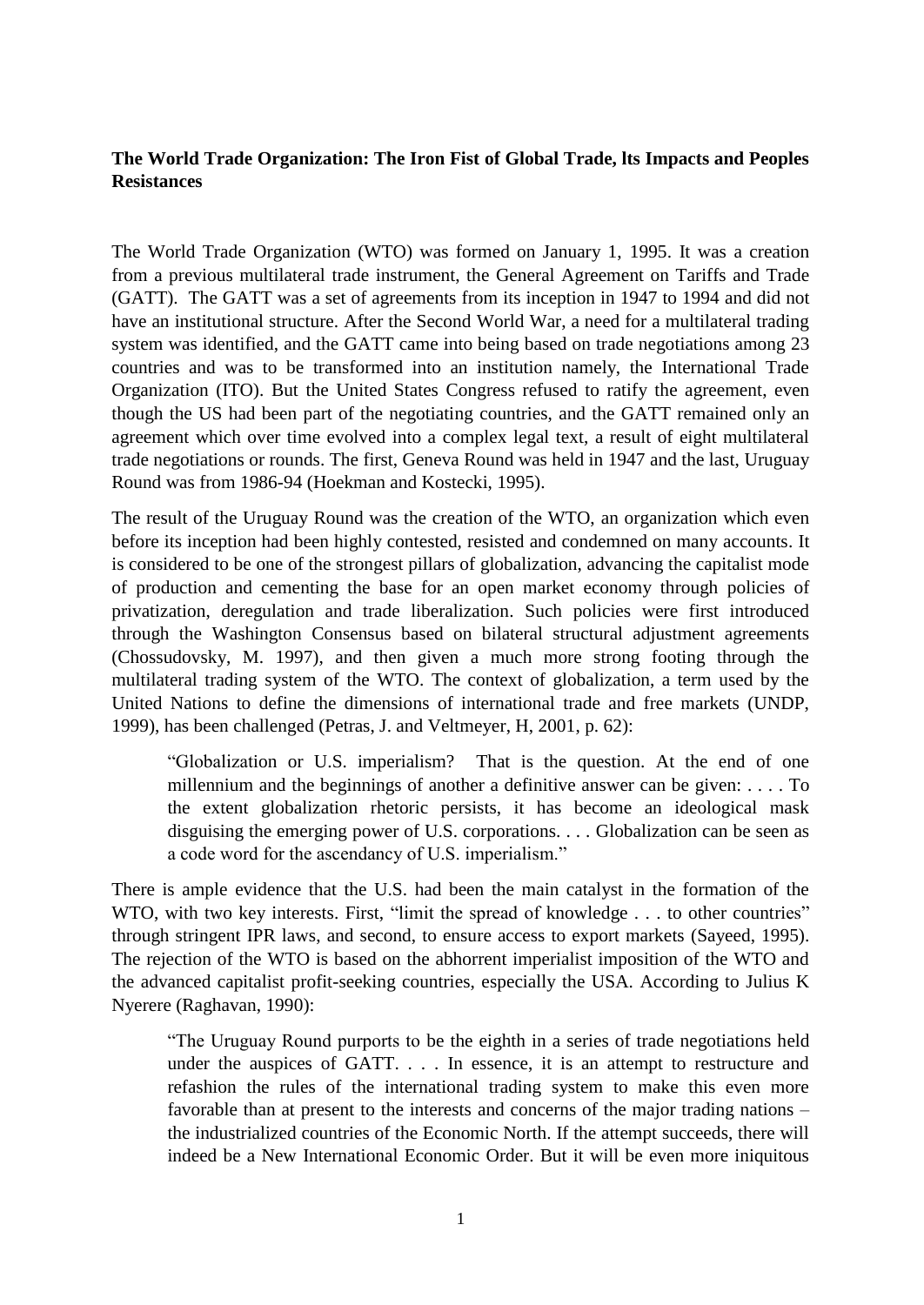and inimical to the development aspirations and needs of the poor developing countries than the Order against which they have been protesting for so many years."

## **The World Trade Organization: the Basics**

It was with such resounding criticisms, coming from those who had the interests of the third world nations at heart that the WTO came into being. The WTO in itself is based on a complex legal text with more than 60 agreements, annexes and understandings (The WTO, 2011). According to the WTO website, the WTO is 'an organization for liberalizing trade,' a forum for negotiating 'trade problems' and 'at its heart are the WTO agreements negotiated and signed by the bulk of the world's trading nations. These documents provide the legal ground-rules for international commerce.' In addition, the WTO also has dispute settlement as 'the central pillar of the multilateral trading system'. (The WTO, 2011)

The fundamental principles of the WTO include (The WTO, 2011):

(a) Trade without discrimination which is based on the (ii) Most-favoured-nation (MFN) status, which means that each country has to give all members of the WTO the same set of treatment as it does to any one WTO member, in the context of trade, as well as (ii) National Treatment which means treating nationals and foreigners equally. In essence, if national governments are providing national industry or producers any particular incentive or subsidy, the same has to be provided to foreign entities which have commercial operations inside that particular country.

(b) Freer trade is another principle which is the basis for all non-tariff barriers (such as quotas, or price differentials) to be replaced with tariffs, as well as lowering tariff rates which were present prior to the formation of the WTO.

(c) Predictability as a principle which means that WTO members have to 'bind' their commitments. In other words, all commitments made in the context of trade such as opening markets for goods and services, setting tariffs at a particular level are all commitments which nations have to comply with. "In agriculture, 100% of products now have bound tariffs" (The WTO, p. 12). The Trade Policy Review Mechanism of the WTO carries out a "regular surveillance of national trade policies" which is meant to ensure transparency a component of the WTO principle 'predictability'.

(d) Promoting fair competition is based in the rules on non-discrimination such as the MFN and national treatment. According to the WTO, these rules help establish "open, fair and undistorted competition. . . . Many of the WTO agreements aim to support fair competition: in agriculture, intellectual property, services. . . " (The WTO, p. 12).

(e) The final principal is encouraging development and economic reform which is based in the notion that trade brings development. Economic reforms are to be undertaken for trade liberalization. (Trade liberalization in general means bringing about structural reforms such as privatization, deregulation and liberalization meaning opening local markets to the international corporate sector).

Apart from the principles, the WTO has a complex set of agreements. In essence the WTO agreements are based on six areas, the umbrella agreement for establishing the WTO, then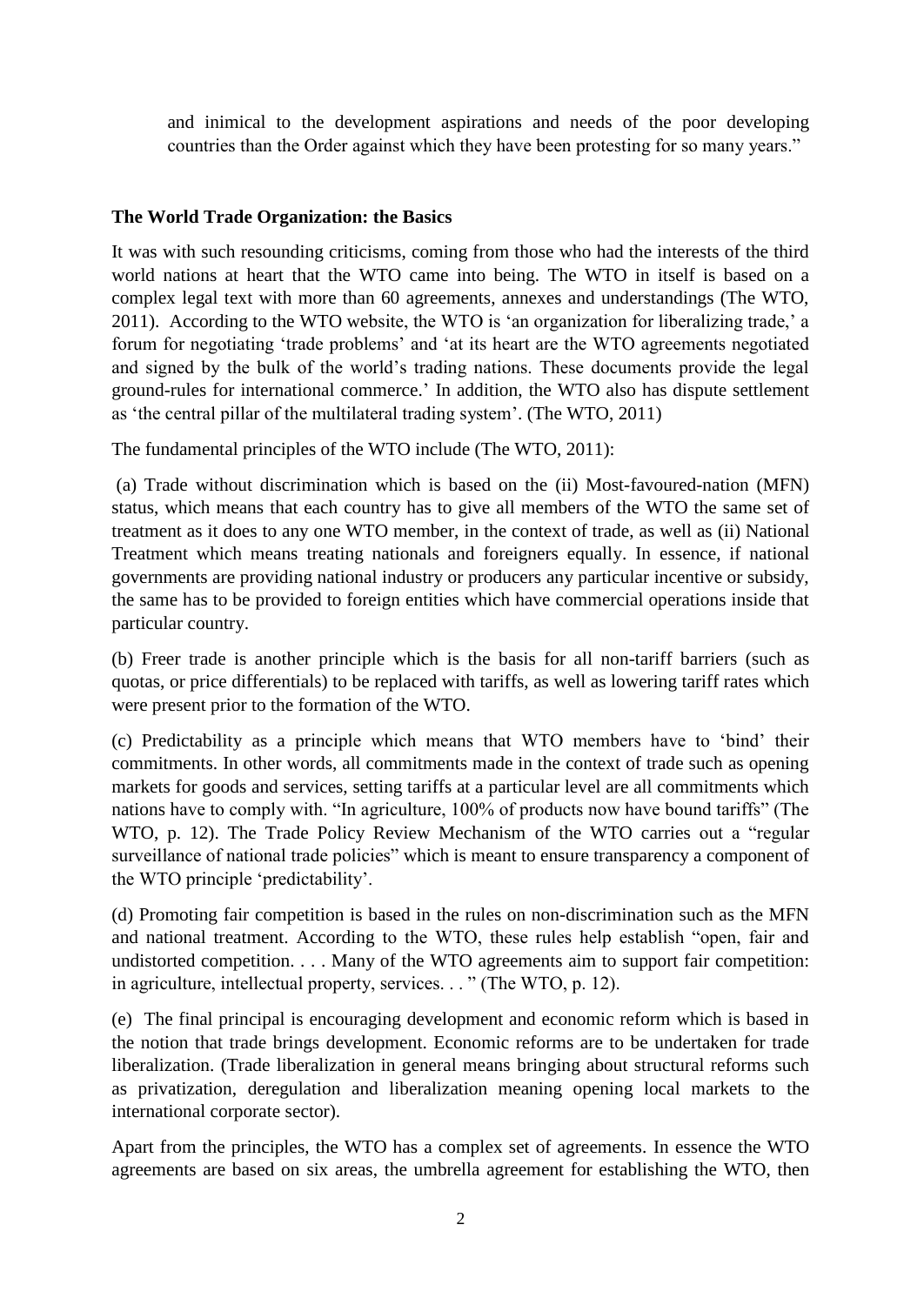the 'three main areas of trade' which are for (i) goods, (ii) services and (iii) intellectual property. The fifth area is the dispute settlement process which is under the agreement "Understanding on Rules and Procedures Governing the Settlement of Disputes", and the last is Trade Policy Reviews (The WTO, 2011).

The agreement on goods is based on the original GATT agreement and covers 12 areas. However, among these, agriculture has been added under the WTO. Some other agreements under this section include the Sanitary and Phytosanitary Standards (SPS) and Technical Barriers to Trade (TBT), Rules of Origin, and Safeguards.

The inclusion of the services agreement, namely the General Agreement o Trade in Services (GATS) is of critical importance, as it is "the first and only set o multilateral rules governing international trade in services" (The WTO, 2011, p. 33).

Similar to the GATS, the issue of intellectual property rights was also introduced in a multilateral trading system for the first time through the WTO, governed through the Agreement on Trade-Related Aspects of Intellectual Property Rights (TRIPS).

## **Shredding the Velvet Glove: The WTO from a People's Perspective**

This section will provide an overview of the many problematic areas of the WTO which covers vast areas of international trade all of which are legally binding for the 159 nation states who are presently its members. Given the legal text of the WTO is highly complex requiring a specialized group of technical experts to interpret its hundreds of pages which cover agreements, annexes, commitments and understanding, it seems as if this organization has little to do with the people of the world going about their daily lives, eking a living for themselves and their families. But that is not correct: Trade basically means trading of goods and services which are produced through the labor of the masses. Production encompasses not only big urban industrial estates but also the smallest units of society: the village-based communities. It includes the labor of the entire span of workers in the formal to the informal sector, whether they are in areas of highly technical production such as information technology or in the least technical of services such as domestic services. In short, trade is intricately linked to the daily living and livelihood of billions of small producers and labour all over the world, a very large majority of which come from marginalized vulnerable sectors such as small and landless farmers, indigenous people, fisher folk, women, pastoralists among others. It is because that the peoples' movements had understood the grotesque deal that was being negotiated and its impacts on their lives that many resistance movements sprang all over the world, and have continued in their intensity throughout the 18 years of the WTO's existence.

As a result, the WTO, since its inception, and before at the conceptualization stage has faced immense opposition, with demands of 'Junk WTO' being the clarion call of peoples' movement; similarly, the farmers' movements have taken the position "WTO out of Agriculture" and the alternate presented has been coined as food sovereignty.

As is clear by the short brief on the WTO, the WTO is not an empty set of agreements but through its various mechanisms, especially the dispute settlement mechanism, it has the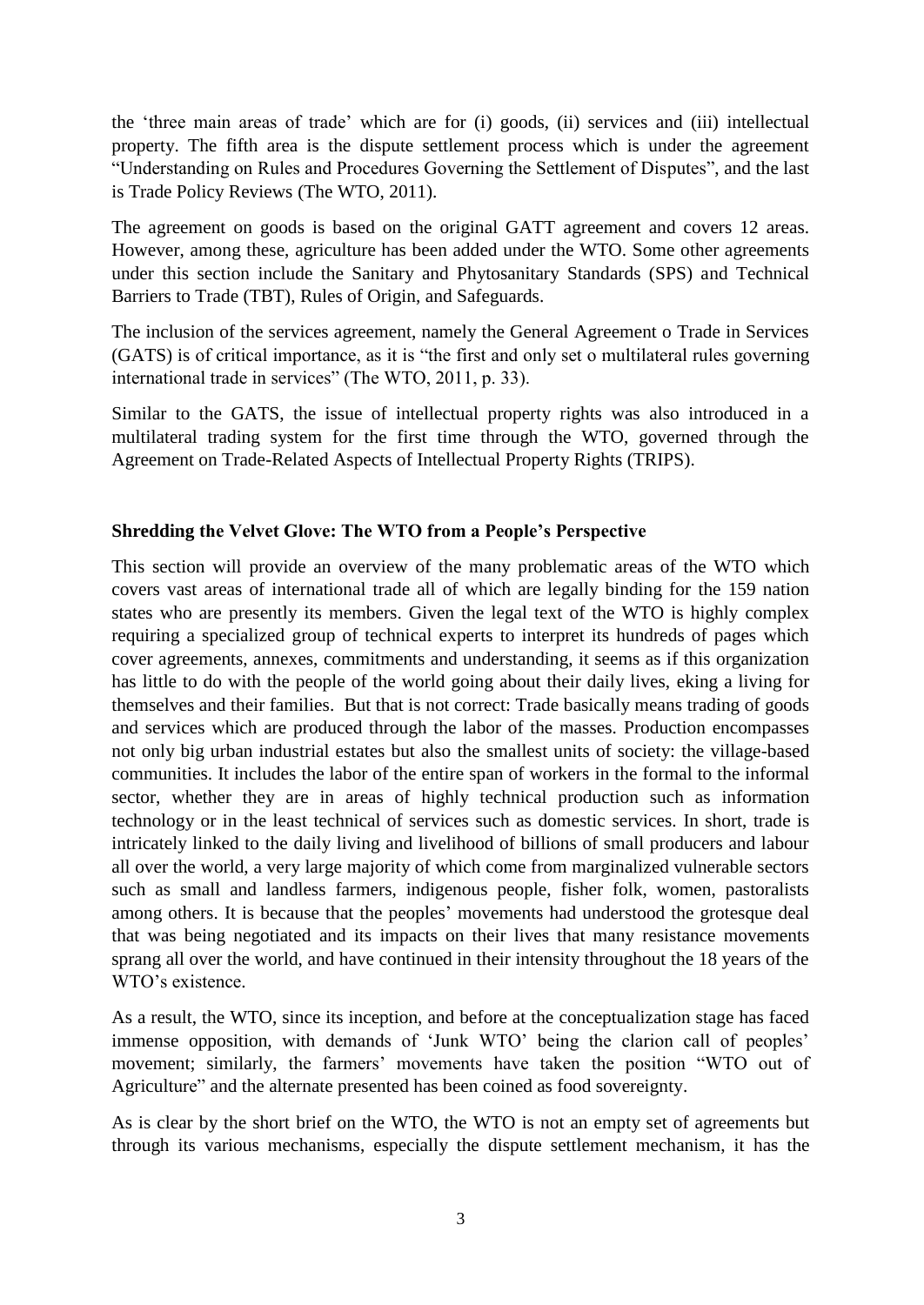ability to ensure implementation of its many agreements. Following are the key areas of critique and concern put forward by the peoples' movements and their institutions:

- (i) The WTO, in the context of trade considers the advanced capitalist countries and the poor third world countries equal partners. Therefore, third world countries such as Indonesia, Thailand, Pakistan, Kenya and Bolivia are considered equal to rich first world countries such as the United States of America, United Kingdom, France, and Japan. However, the reality is that the first world nations are the most powerful, technologically and militarily advanced nations of the world, who through their gigantic transnational corporations, control the global trade in goods and services. So, there is no question of their being equality amongst the world's poorest and the richest nations.
- (ii) The WTO, with its many principles, agreements and conditionalities has to be accepted as a whole. Nation states cannot pick and choose agreements within the WTO based on their specific socio-economic situation and need. Nation-states which do not follow the conditions set forth by the WTO face penalty, fines, and sanctions to the extent that they can be barred from trading with other WTO member countries.
- (iii) The basic set of principles which govern the WTO are based on trade liberalization, which has aggressively opened local markets of poor third world countries to transnational corporations (TNCs) of the first world countries.
- (iv) The WTO has forcefully thrust intellectual property rights as an integral part of trade liberalization, though intellectual property is not part of trade.
- (v) Trade liberalization has been enforced on the agriculture sector, a sector which due to its critical importance to poor countries as a key source of livelihood as well as national food security, has always been shielded from the harsh impacts of free trade.
- (vi) The WTO has also included the service sector for trade liberalization. This sector, previous to WTO, had been protected by third world nation states (a) due to the very weak development of the sectors which fall under services, and (b) the services sectors includes health and education which are key social protection areas for the working class.

The WTO blatantly denies the historical structural causes of inequity inherited by the third world countries as a result of plundering and extortion of colonialists during the colonial period. The colonial era is marked by deliberate destruction of local institutions including local industry and entrenching of a feudal elite base which has on one hand led to a systemic lack of industrial development and on the other, growth of a feudal society in many regions of Asia, Africa and Latin America (Stavrionos, 1999). The presence of a strong brutal feudal elite class and its central position in government policy making structures to this day has cementing a semi-colonial semi-feudal base in the third world countries. The result is the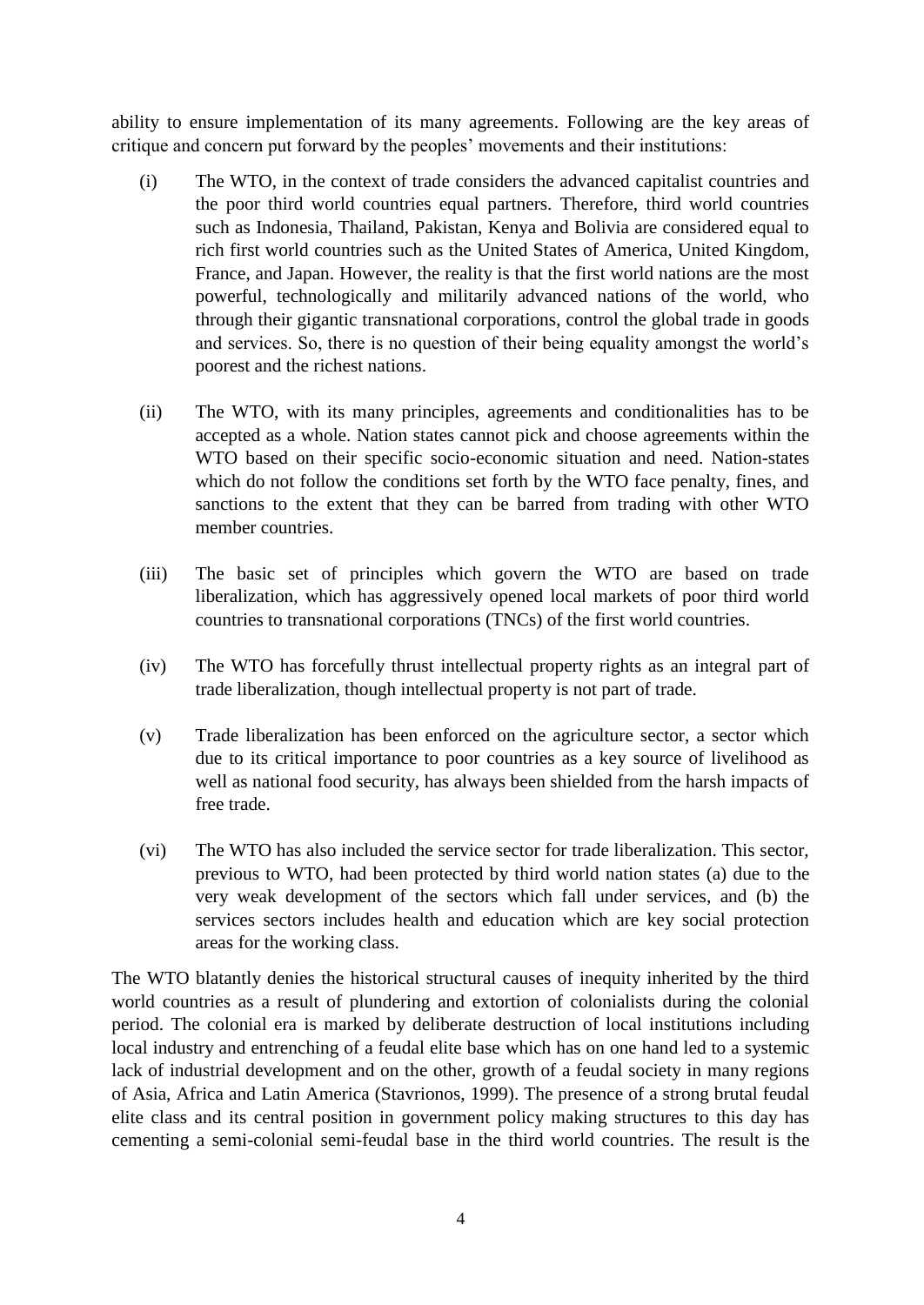presence of distorted development policies in the third world countries which protect the interests of the imperialist nations and their gigantic corporations (Amado, 2005).

The technical and industrial development in the third world nations has been severely impacted due to negligible access to education, as well as malfunctioning infrastructure and industrial development policies dictated by the advanced developed nations. A very large majority of the third world nations have lagged far behind and have no real industrial base which would allow them to be equal partners in an export-import economy, as dictated by the WTO. This means that the poor third world nations when they engage in the WTO have little to export; as it was predicted in the 1990s, these nations are now inundated with imported goods and services from first world states and their debt burden has increased consistently. "For the developing world as a whole, in 1991, the total external debt was \$1.362 trillion which was 126.5% of its total exports of goods and services in that year . . . ." (World Bank, 1992) and now nearly ten years later "The combined stock of developing countries' external debt rose from \$4.4 trillion in 2010 to \$4.9 trillion at the end of 2011" (The World Bank, 2013, p.2). These figures portray the impact of the WTO clearly.

The TRIPs agreement in the WTO creates havoc in all walks of life, as it controls access to technology whether it is related to health, education, energy, communications, and transport among others. The year before the finalization of the Uruguay Round were marked by the debate on intellectual property rights, and its forceful insertion in the negotiations by the US. It was clear that the TRIPs agreement was pushed by various US corporations such as those active in the pharmaceutical, biotechnology, agro-chemical and information technology sectors. Special relationship was noted between the pharmaceutical industry and United States Trade Office, where pharmaceutical industry representatives sat in special presidential advisory groups. The US Pharmaceutical Industry was considered one of the biggest in the world in terms of trade, a position which was maintained from 1970-1990 (Sayeed, 1995). It was at the behest of such corporate demands that the TRIPs agreement was written and forced into the Uruguay Round negotiations, much against the wishes of third world countries (Raghavan, 1990).

In addition to the US Pharmaceutical sector, another critical set of player were of course the biotechnology and agro-chemical corporations largely coming from the U.S. A major push for TRIPs also came from the US seed industry which had as early as 1967 been able to push for national seed patenting legislation called Plat Variety Protection Act (Kloppenburg, 2004). This Act was the precursor for allowing plant breeders rights which ultimately led to the TRIPS agreement which has forced patenting of seeds and other living organisms.

The issue is of critical importance to food sovereignty as well, especially with respect to farmers' control and access over seeds. The TRIPS agreement basically wrenches control over agricultural production from the farmer to the agro-chemical corporate sector. The TRIPs agreement has forced the acceptance of intellectual property rights over living organisms which include seeds. This means that hybrid and genetically modified seeds now being introduced in the market by TNCs are under IPR protection. Based on the TRIPs agreement, farmers can neither save nor exchange seeds marketed by TNCs. Seed giants like Monsanto and Pioneer have pushed for intellectual property rights over seeds as "the development of genetically modified seeds largely depends on the judicial protection system of IPRs" (Perriere, p. 91). The result of IPR held on seeds by global seed corporations has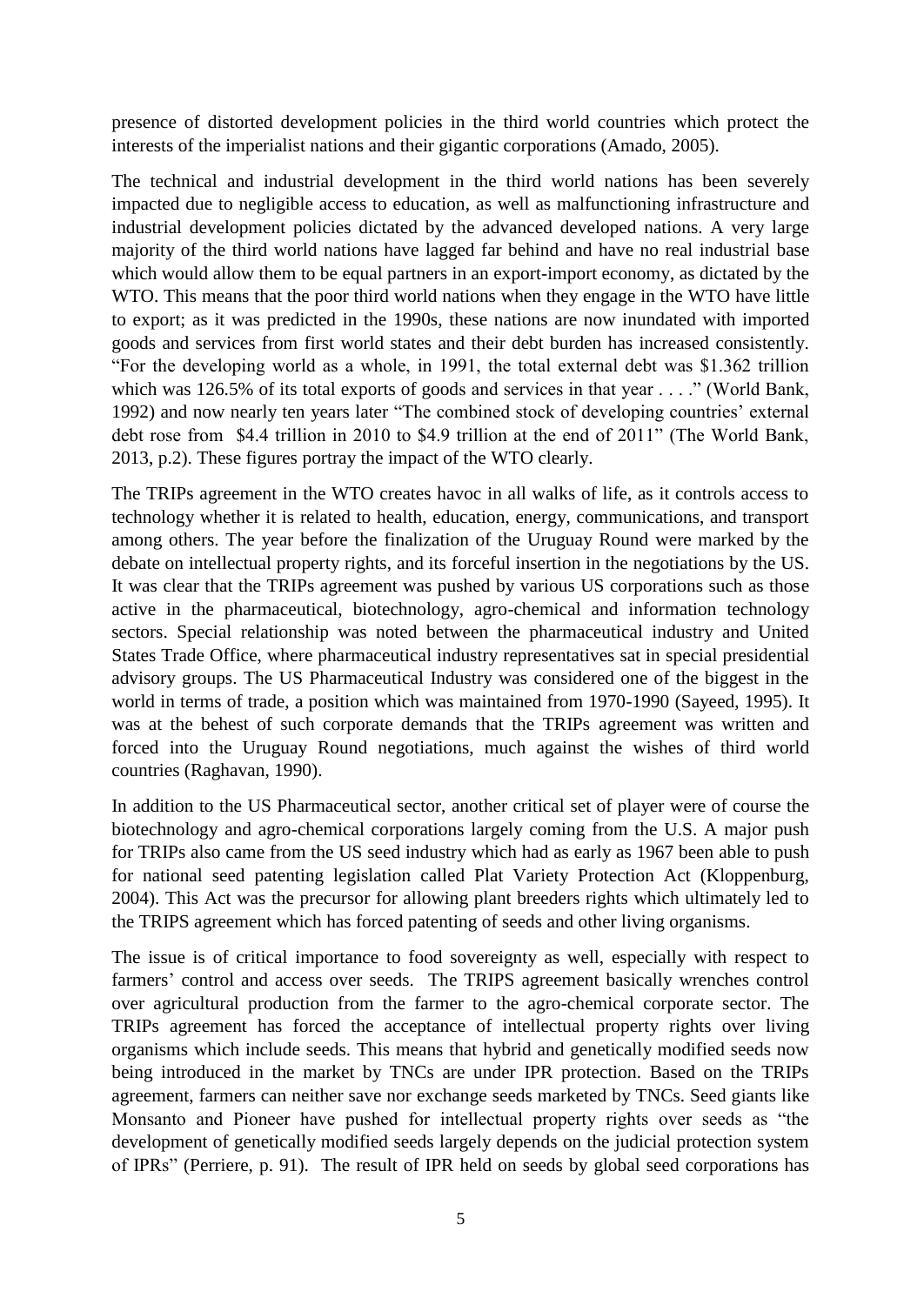led to their vast monopolistic control in agriculture. For example, according to the ETC Group, "the top ten seed companies account for \$14,785 million – or two-thirds (67%) of the global proprietary seed market" (The ETC Group, p, 12.)

It needs to be emphasized that the genetic material being used in these 'new' patented seeds is the result of biopiracy by seed giant corporations such as Monsanto, Dupont, and Pioneer among others. These genetic resources are the result of seeds being conserved over many millennia by farmers, especially farmers of the third world.

TRIPs has far reaching impacts on the entire society. But the impact on farmers' livelihood as well the food security and sovereignty of nations is devastating. Traditional varieties of seeds are scarce due to the influx of high yielding varieties (HYVs) and hybrid seeds introduced by Green Revolution policies in the past 60 years or so. Most seeds are now being brought to the market by TNCs which hold intellectual property rights of these seeds. In essence, the entire food supply as well as livelihood of farmers, which are an overwhelming majority of the world population is now dictated by a handful of profit-greedy agro-chemical and biotechnology TNCs.

Apart from TRIPS, another anti-people, anti-farmer agreement in the WTO is the Agreement on Agriculture (AoA). In the context of trade in general, and agriculture in particular, it is important to point out that global trade is carried out by transnational corporations, and not small farmers or small producers. Therefore, the open market economy pushed by the WTO is a prime demand of imperialist agrochemical corporations. The AoA has two important set of rules which are suicidal for small and landless farmers:

a) AoA takes away the sovereign right of nation states to provide domestic subsidy to small farmers in third world countries. AoA stipulates that domestic subsidy percentages have to be decreased based on a 1986-88 baseline; meaning that each country has to decrease a fixed percentage of domestic subsidy in agricultural production based on the subsidy being provided in 1986-88 period by each WTO member country. The amount of subsidy that was provided in those years has to be decreased by both the rich advanced capitalist countries and the poor third world countries (36 percent decrease for first world countries, and 24 percent decrease for third world countries). Historically, rich countries have given vast amount of domestic subsidy to their farmers, whereas poor countries have provided minimal help. Now that the baseline has been set, even when the first world countries decrease their percentage of subsidy, in actual value the subsidies provided by them are still astronomically high. In addition, first world countries also provide very high export subsidies to their 'farmers' for exporting agricultural goods to other countries. On the other hand, export subsidy is almost non-existent in poor countries. This means that rich corporate farmers and agro-chemical corporations have the benefit of both domestic as well as export subsidy from their governments. This results in TNCs being able to produce agricultural products very cheaply. The third world farmers, with no subsidy as well as increasing cost of production due to IMF and World Bank conditionalities and WTO agreements, are unable to compete with the agricultural goods being imported into their local markets.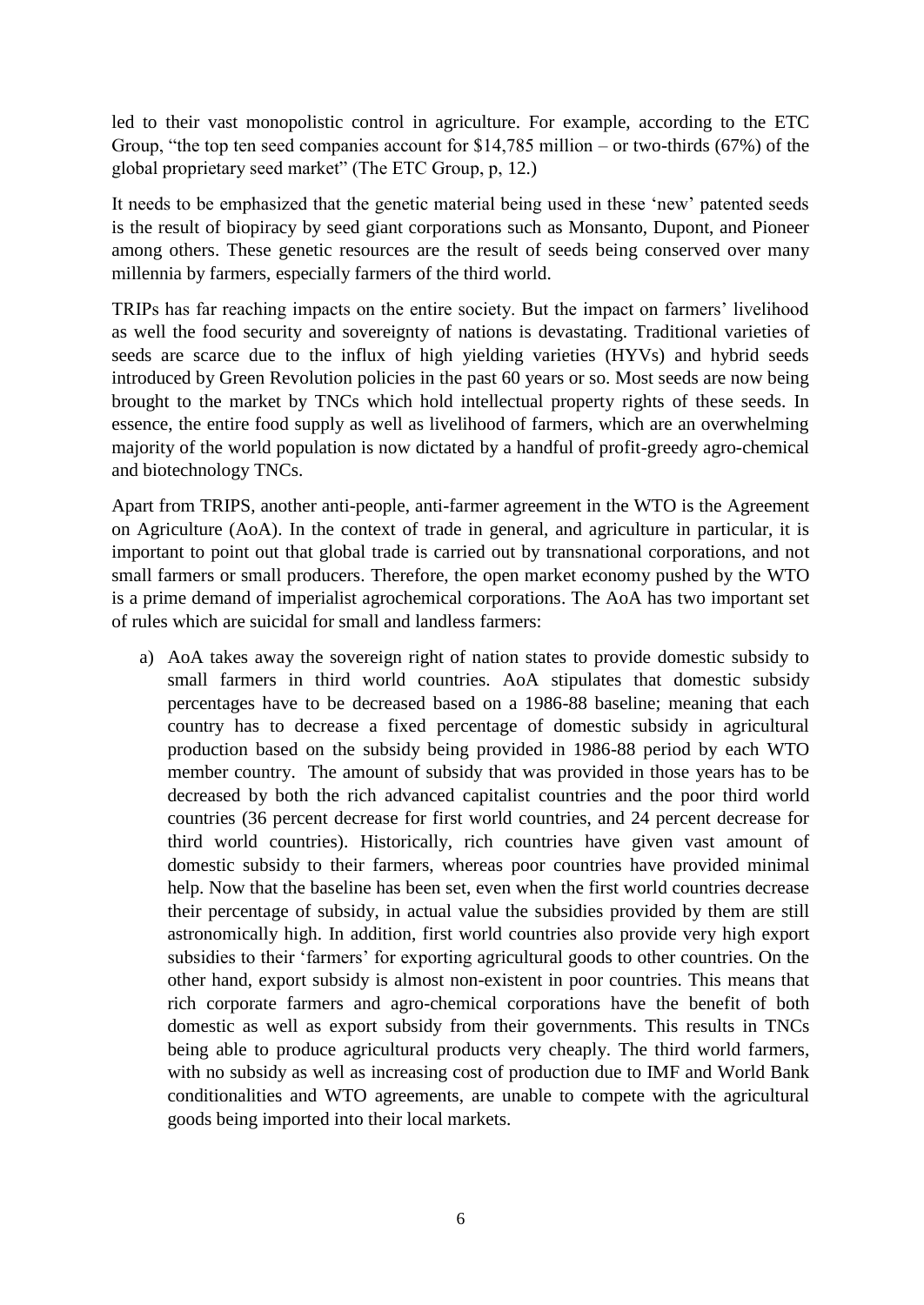b) The Market Access clause of the AoA forces poor nations to open their agricultural markets even for products in which the country is self-sufficient; poor farmers are forced to compete with the cheap products of agro-chemical corporations inundating local markets; the result is that they are unable to sell their products and fall more and more in debt, suffering from abject poverty, hunger, debt and loss of livelihood. In countries like India, small farmers are committing suicide as they are neither able to pay off their debts nor provide for their families. An example is of the Philippines where tariffs have been cut drastically. According to Jose Africa, Executive Director, Ibon Foundation, Philippines, " the period between 1981 and 1994 registered the highest decrease in tariffs. From the average 42 percent tariff of imports in 1981 to 1985, it was reduced to 28 percent in 1991 and decreased further to 20 percent in 1994. . . . By 1996, in compliance with the WTO, the tariff was pegged at 9.7 percent then down to 7.8 percent in 2006 and 6.1 percent in 2011. Today, tariff on imported agricultural products is only 8.7 percent."

In December 2013, the WTO will hold its  $9<sup>th</sup>$  Ministerial Conference in Bali, Indonesia. The major issues at hand for Bali is the trade facilitation agreement that the first world nations, particularly the US and Europe are pushing. In addition, some aspects of the Agriculture Agreement are also a priority issue.

The trade facilitation agreement being negotiated aims to simplify procedures and controls regulating the movement of goods across national borders; another aim is to reduce the cost of transaction as well as to "make trade flows as efficient as possible" (The WTO, 2013). It is in this regard that the EU has provided more than 700,000 euros for enhancing the capacity of third world nations. According to the WTO, "These donations will finance technical assistance programmes to help developing and least developed countries identify their needs and priorities in the trade facilitation negotiations"(The WTO, 2013). Similarly, the World Bank has spent USD 58 billion on trade facilitation assistance in 2013 and will support developing countries in implementing their commitment (The WTO, 2013, October). For OECD, trade facilitation includes importance of simplifying documents, procedures and improving information availability so that trade costs are reduced (The WTO, 2013, October). It is clear that trade facilitation is of interest to the advanced capitalist nations so that their corporations will be able to move faster in the national markets of third world nations. The agreement is about increasing the accessibility and efficiency of their operations in the third world and has little to do with meeting development agendas of the third world states or their people.

At the same time, critical issues of utmost importance to third world nation have been falling on deaf ears. They have been demanding 'softening' of the Agreement on Agriculture but it is being opposed by the US and Europe, even though they have not implemented their commitments as per the WTO. For instance, the U.S., France, Germany and the UK provide very high subsidies for their farmers. In fact, the commitments made in the Doha Round for reducing export subsidies have also as yet to be implemented. It had been agreed in the last WTO ministerial in Hong Kong that that farm export subsidies would be eliminated by 2013 but that has failed to materialize.

In the Bali negotiations, the third world states have been demanding for the Peace Clause under the Agriculture on Agreement which protects subsidies awarded by countries who comply with the agreement, from being challenged under other WTO agreements. The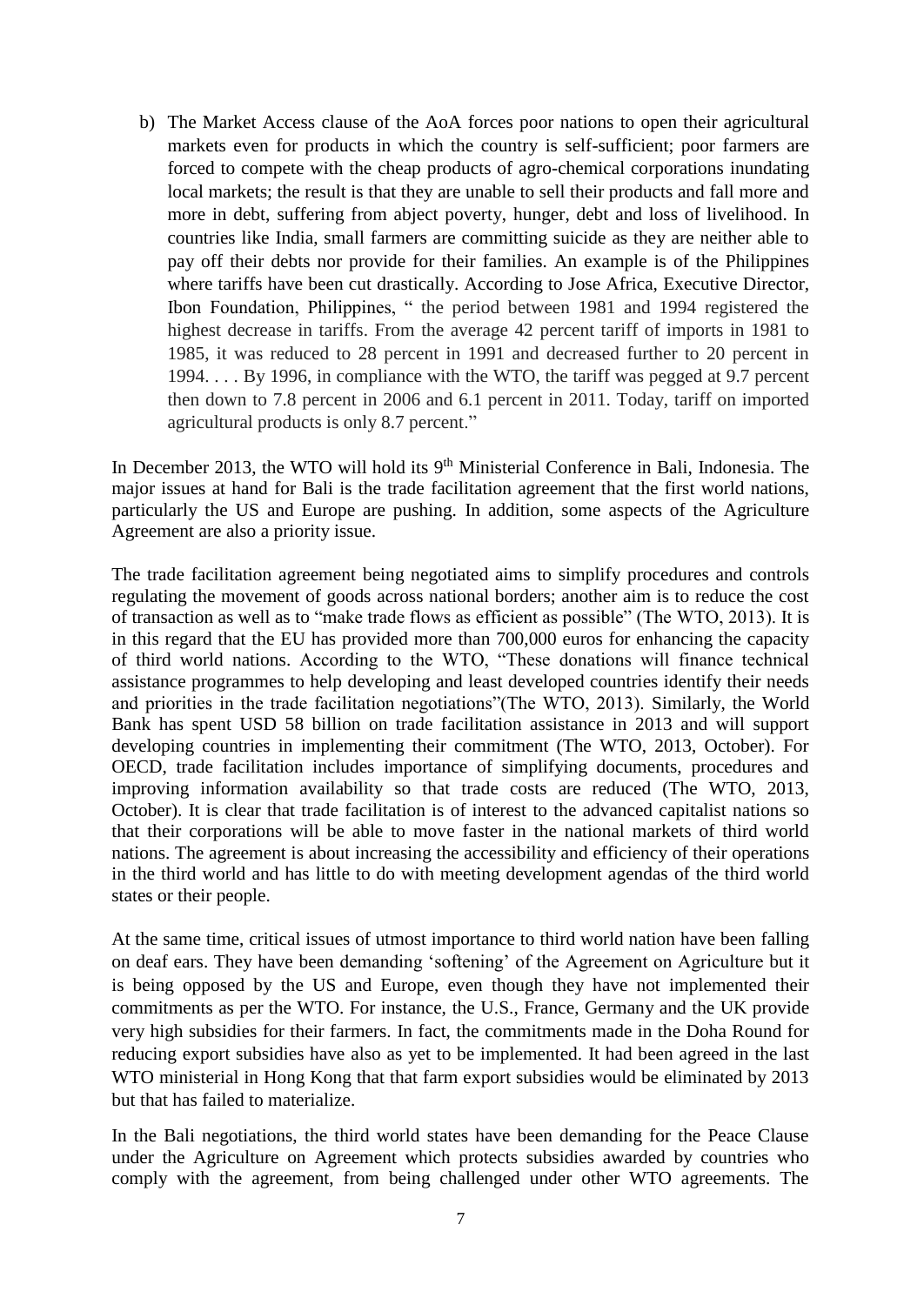demand from the G-33 countries was that the Peace Clause tenure to be 10 years, but the first world nations like the US are ready to accept only a 2-3 year period (Financial Express, 2013). This issue reflects the mood of the first world nations as the  $9<sup>th</sup>$  WTO Ministerial looms closer.

There is in actuality little change in the mindset of the first world nations and their corporations. This was clear from the three day WTO public forum held from October 1-3, 2013 in Geneva. Working Session 34 was "Innovative agricultural production technologies: a global approach to increasing production, enhancing food security and improving food safety" The general climate of discussions was on new breeding technologies. According to Dr Cerzo, AGRITECH, European Commission (The WTO, October, 2013):

". . . mainly Western countries (North America and the EU) are behind the research in new breeding techniques. The commercial interest in bringing new breeding techniques to the market is very strong; the institutions behind these patents are mainly companies in the US or EU which are specialized in one specific breeding technique. Companies dominating the seed market are interested in new breeding technologies and either own rights to the technologies or are licensing the technologies."

The unwillingness of the US and the EU to provide even the most basic livelihood support to small farmers in the third world, while they themselves are providing domestic aid in billions of US dollars is strongly indicative that nothing has changed in the WTO. Secondly, Europe and the US remain committed to protecting the 'innovations in new breeding techniques' or in other words, the introduction of genetically modified technologies that will continue to create acute hunger and food insecurity as well as further loss of livelihood for small producers.

The only way this challenge can be met is to remain unified in our call for food sovereignty and refusing to give legitimacy to the grotesque imperialist manipulations of the WTO.

### **References**

*Etc group. "Who owns nature? Corporate power and final frontier in the commodification of life." Etc Communique, Issue #100, November 2008, p. 12.*

*The Financial Express. "WTO Chief seeks support for Bali ministerial meet" October 15, 2013 accessed from [http://www.financialexpress.com/news/wto-chief-seeks-support-for-bali-ministerial](http://www.financialexpress.com/news/wto-chief-seeks-support-for-bali-ministerial-meet/1179692)[meet/1179692.](http://www.financialexpress.com/news/wto-chief-seeks-support-for-bali-ministerial-meet/1179692)*

*Guerrero, Amado. "Philippine society and revolution." Aklat ng Bayan, Philippines, 2005.*

*Hoekman, Bernard M. and Kostecki, Michael M. "The political economy of the World Trading System: from GATT to WTO." Oxford University Press, 1995.*

*International Monetary Fund. "World Economic Outlook, October 1992. Washington, International Monetary Fund, 1992, tables A46 and A48, pp. 157 and 162-163, quoted from Ferraro, Vincent and Rosser, Melissa. "Global debt and third world development" in Klare, Michael and Thomas, Daniel. "World Security: Challenges for a new century," New York: St. Martin's Press, 1994 accessed from [www.mtholyoke.edu/acad/intrel/globdebt.htm.](http://www.mtholyoke.edu/acad/intrel/globdebt.htm)*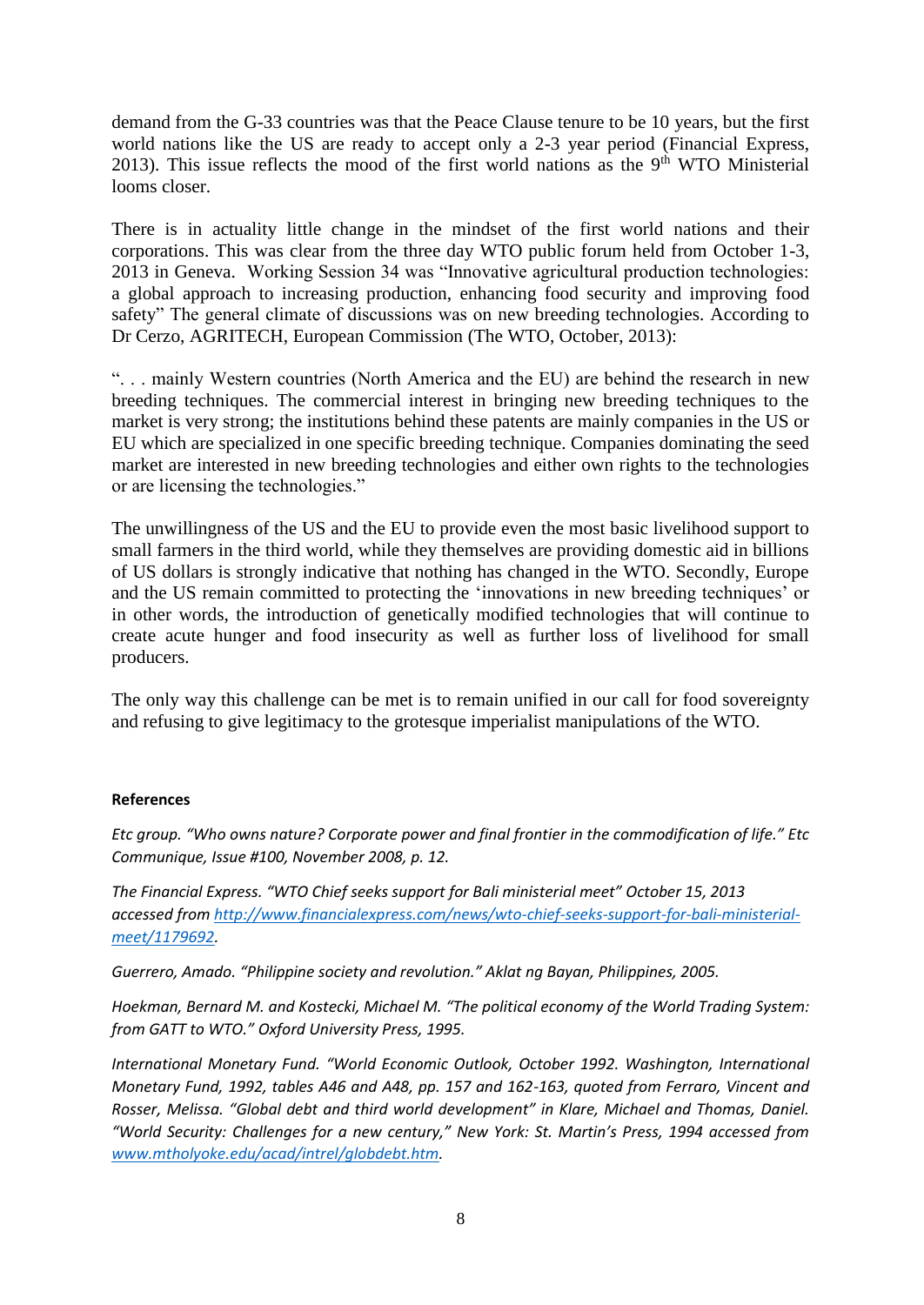*Kloppeburg, J. "First the seed: the political economy of plant biotechnology, 1492-2000". The University of Wisconsin Press, 2004.*

*Petras, J. and Veltmeyer, H,. "Globalization unmasked: imperialism in the 21st Century". Madhyam Books, 2001, p. 62.*

*Perriere, R. et al. "Brave new seeds: the threat of GM crops to farmers". Zed Books Ltd, 2000, p. 91.*

*Raghavan, Chakravarthi. "Recolonization: GATT, the Uruguay Round and the third World." Third World Network, 1990, p. 23.*

*Sayeed, A. "The impact of General Agreement on Tariffs and Trade on the pharmaceutical sector in the Third World." PhD Thesis, University of Minnesota, 1995.*

*The World Bank. "International debt statistics 2013" Washingtone D.C. USA, 2013, p.2*

*The WTO. "Understanding the WTO". Information and External Relations Division, WTO, 2011 accessed on October 10, 2013 from [www.wto.org/english/thewto\\_e/whatis\\_e/tif\\_e/understanding\\_e.pdf.](http://www.wto.org/english/thewto_e/whatis_e/tif_e/understanding_e.pdf)*

*UNDP, 1999.* 

*The WTO. "EU donates EUR 700,000 to enhance trade capacity of developing countries." Press release, Press 695, September 20, 2013, accessed from [http://www.wto.org/english/news\\_e/pres13\\_e/pr695\\_e.htm](http://www.wto.org/english/news_e/pres13_e/pr695_e.htm)*

*The WTO. "Public Forum looks at Bali Issues, Working Session 24, Making trade easier: a close look at trade facilitation." Public Forum looks at Bali Issues, 1-3 October, 2013, accessed from [http://www.wto.org/english/news\\_e/news13\\_e/pfor\\_03oct13\\_e.htm](http://www.wto.org/english/news_e/news13_e/pfor_03oct13_e.htm)*